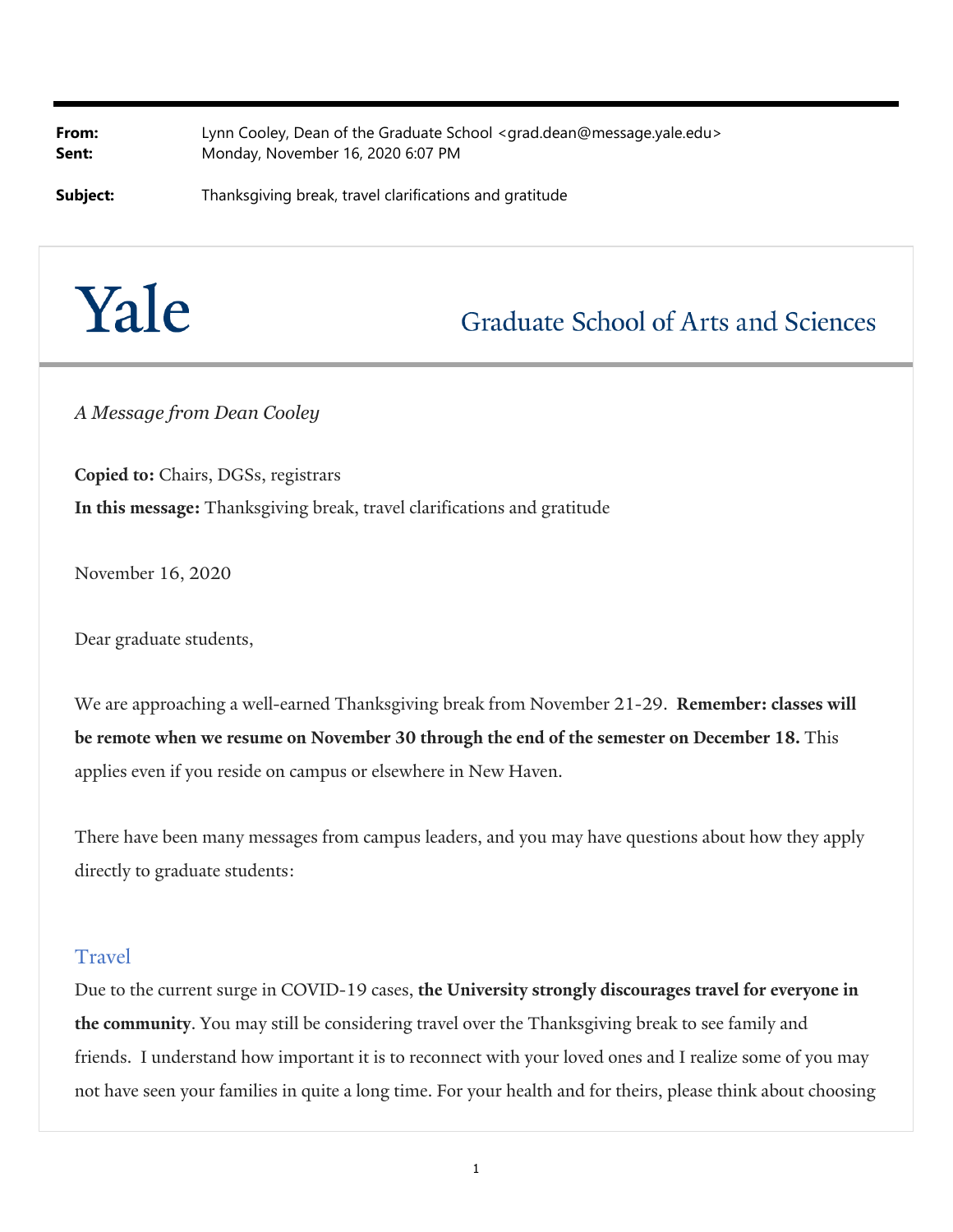a quiet break here in New Haven.

If you do decide to leave the area, see the CDCs latest recommendations about how to travel and celebrate as safely as possible. You will find detailed information about case numbers in each state and recommendations about destinations worldwide.

If you do travel outside CT to 46 listed states or CDC level 3 countries, upon return you must follow Yale Travel guidelines before coming onto campus (labs, offices or libraries): Either quarantine in residence for 14 days OR quarantine for 5-6 days, with negative tests on day 1 and day 5. Post-travel testing is offered at Yale Health and local free sites.

If you are in COVID-19 isolation or contact quarantine, unfortunately, you must remain in your room or residence until you are released by Yale Health.

### COVID testing for graduate students

If you do decide to leave the area, before you go be sure to obtain **a negative COVID test no more than 72 hours before departure**. This is to protect your friends, loved ones, and anyone you may encounter *en route* or at your destination. If you will stay in New Haven over the Thanksgiving break, you may still get tested for free through Yale Health testing sites.

For the latest information and to schedule a test please visit this screening program page just updated this past Friday, November 13.

For any GSAS COVID questions or concerns, email gsas.safetyteam@yale.edu or visit the GSAS Safety group on Yale Connect.

#### It's not too late for flu shots…

If you haven't done so already, we also strongly recommend you get your flu shot whether or not you choose to stay in town. This helpful flu shot finder will inform you as to your options. Again, it's quick,